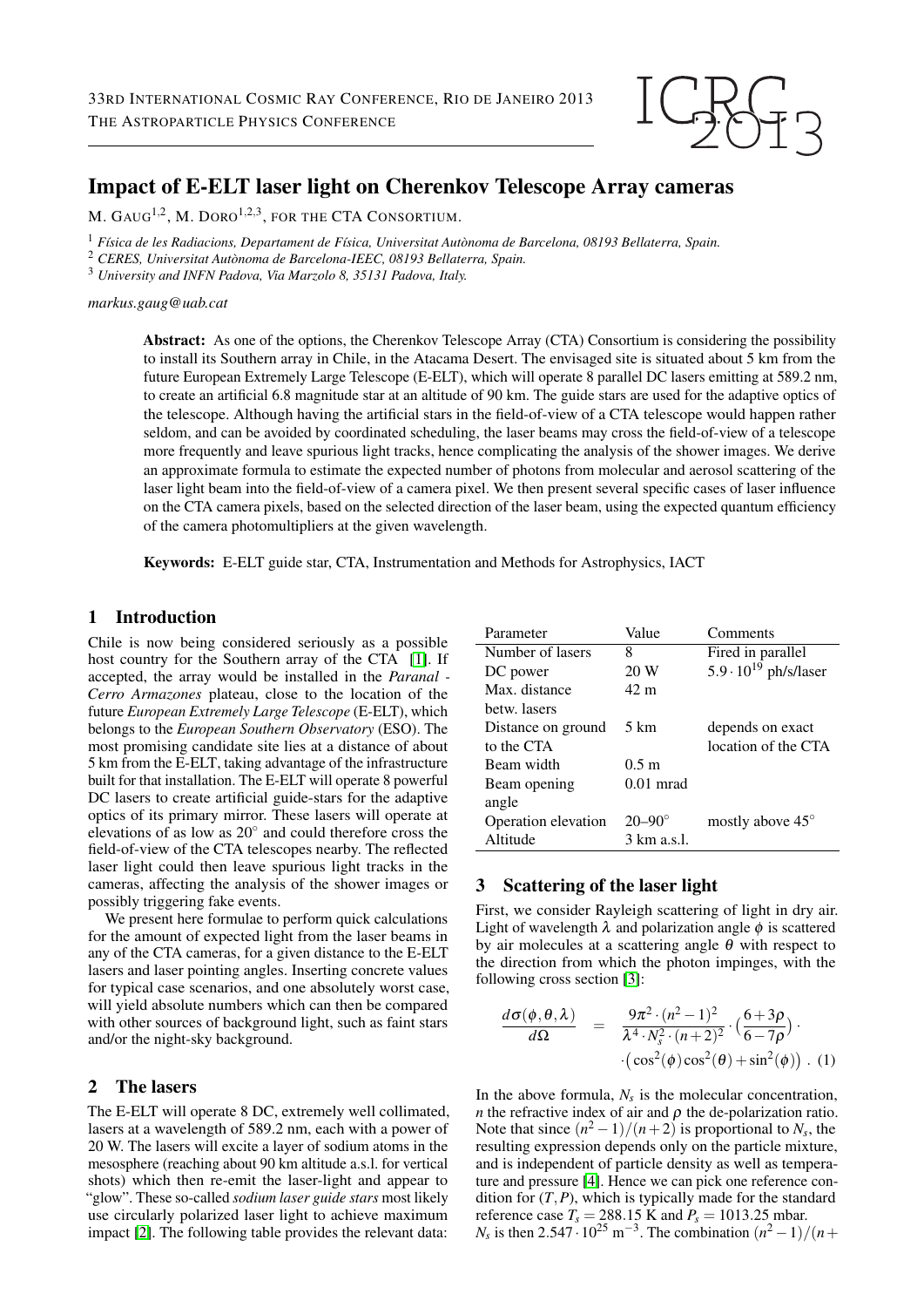

2) yields 1.84 × 10−<sup>4</sup> at λ = 589 nm [\[5\]](#page-3-4). The *King factor*  $(6+3\rho)/(6-7\rho)$  describes the effect of molecular anisotropy and amounts to about 1.05 [\[6\]](#page-3-5). Multiplying with the number density of molecules at a given height *h*, we obtain the *volume scatter coefficient*  $β(λ, θ, φ, h)$ :

$$
\beta_{\text{mol}}(589 \text{ nm}, \theta, \phi, h) \approx 10^{-6} \cdot \left(\cos^2(\phi)\cos^2(\theta) + \sin^2(\phi)\right) \cdot \frac{N(h)}{N_s} \text{ m}^{-1} \text{ sr}^{-1} \tag{2}
$$

Assuming *un-polarized light*, or a *circularly polarized light* beam seen over a field-of-view much larger than the wavenumber of a 589 nm light wave, the equation reduces to:

$$
\beta_{\text{mol}}(589 \text{ nm}, \theta, h) \approx 10^{-6} \cdot \frac{\cos^2(\theta) + 1}{2} \cdot \frac{N(h)}{N_s} \text{ m}^{-1} \text{ sr}^{-1}.
$$
\n(3)

We then consider a US standard troposphere [\[7\]](#page-3-6) with:

$$
\frac{N(h)}{N_s} \approx (1 - 2.3 \cdot 10^{-5} \cdot h)^{4.256} \,. \tag{4}
$$

Aerosols scatter light more efficiently than molecules, due to their larger sizes. In order to reliably estimate the effect of aerosols on the scattering of the laser light, their size distribution and height dependency need to be known. We have not found any aerosol model for Paranal; however, the optical extinction has been described in great detail by [\[8\]](#page-3-7). Aerosol extinction at 589 nm is found to be  $k_{\text{aer}}(589 \text{ nm}) = 0.027 \pm 0.004(\text{stat.}) \pm 0.004(\text{syst.})$ , where the systematic uncertainty represents the measured nightto-night variations. Since the AOD is an integral value over the entire troposphere, we further need a model for the height distribution of aerosols. First we consider that stratospheric aerosols contribute to  $k_{\text{strato}} = 0.005$  to the measured aerosol extinction. Moreover, we can expect that at astronomical sites during the night only a *nocturnal boundary layer* of aerosols extends to about 2000 m above the ground, possibly showing residuals of the day-time *planetary boundary layer* at its edges. A fair approximation may be dividing the aerosol extinction by 2000 m to derive a *constant aerosol extinction coefficient* for heights from ground to 2000 m above it:

$$
\beta_{\text{aer}}(589 \text{ nm})_{\text{tot}} \approx (1.0 \pm 0.3) \cdot 10^{-5} \text{ m}^{-1}. \tag{5}
$$

The extinction coefficient contains an absorption part and a scattering part; however, for continental clean environments, we can assume that more than 95% is due to scattering (i.e. the *single scattering albedo* is greater than 0.95). Furthermore, we can use the *Henyey-Greenstein* formula [\[9\]](#page-3-8) to estimate the angular distribution of scattered light:

$$
\beta_{\text{aer}}(589 \text{ nm}, \theta) \approx (1.0 \pm 0.3) \cdot 10^{-5} \cdot \frac{1 - g^2}{4\pi} \cdot \left( \frac{1}{(1 + g^2 - 2g \cos \theta)^{3/2}} + f \frac{3 \cos^2 \theta - 1}{2 \cdot (1 + g^2)^{3/2}} \right) \text{m}^{-1}, \quad (6)
$$

where *g* varies between 0 and 1 and represents the mean value of  $cos(\theta)$ . The parameter *f* characterizes the strength

of the second component to the backward scattering peak. Typical values for clear atmospheres and desert environments are  $g \approx 0.6$ ,  $f \approx 0.4$  [\[10\]](#page-3-9). Inserting these numbers, we obtain a very approximate expression for the aerosol volume scattering cross section, valid if the laser light is observed at heights below ∼2 km above ground:

$$
\beta_{\text{aer}}(589 \text{ nm}, \theta) \approx (3.3 \pm 1.0) \cdot 10^{-7} \cdot \left( \frac{1}{(1 - \cos \theta)^{3/2}} + 0.19 \cdot (3 \cos \theta - 1) \right) \text{ m}^{-1} \cdot (7)
$$

Contrary to the Rayleigh scattering case on molecules, this value can show large variations, depending on atmospheric conditions. For instance, a layer of haze can dramatically increase the aerosol scattering cross section, while scattering at heights above 2 km will probably result in a negligible contribution.



<span id="page-1-0"></span>Fig. 1: Sketch of the chosen geometry conventions.

# 4 Amount of spurious light in individual CTA pixels

We can now derive the amount of light observed by a single pixel, assuming that the camera of a CTA telescope observes the laser beam at an angle  $\theta$  with respect to the optical axis of the telescope, defined such that if both laser and telescope optical axes are parallel, then  $\theta = \pi$ , if the axes cross perpendicularly, then  $\theta = \pi/2$  (see figure [1\)](#page-1-0). Moreover, the laser is sufficiently collimated that the observed beam width is always smaller than the pixel FOV. The pixel will then observe a part of the laser track, corresponding to its fieldof-view (FOV):

$$
d_{\text{track}} = \frac{FOV_{\text{pix}} \cdot D}{\sin(\theta)} , \qquad (8)
$$

where *D* is the distance of the telescope to the laser beam at the place where the optical axis and the beam cross. The observed photon flux inside one laser's track is:

$$
N_{\text{laser}} = \frac{P_{\text{laser}} \cdot \lambda}{hc} \approx 5.9 \cdot 10^{19} \quad \text{s}^{-1} \,. \tag{9}
$$

Assuming that *D* is large, we can approximate the scattering angle as constant throughout the crossing of the beam through the FOV of the pixel. The observed laser track will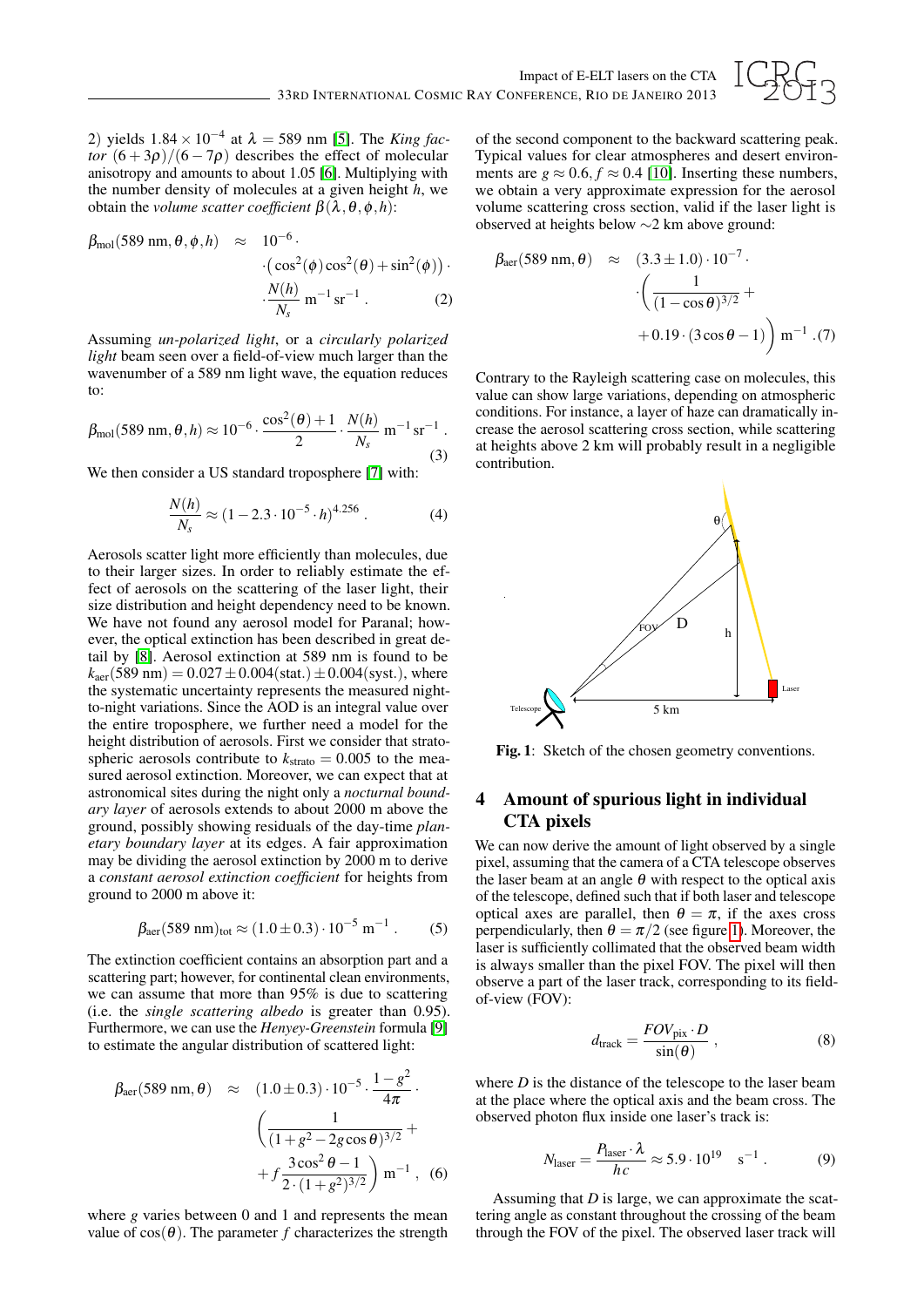

scatter into a solid angle  $\Omega = A_{\text{tel}}/D^2$ , where  $A_{\text{tel}}$  is the area of the telescope mirror. Assuming a photo-multiplier quantum efficiency (QE) at 589 nm  $QE_{589 \text{nm}}$  and a combined reflection and photo-electron (phe) collection efficiency of  $\xi \sim 0.9$ , we obtain:

<span id="page-2-0"></span>
$$
N_{\text{pixel}} \approx N_{\text{laser}} \cdot \xi \cdot QE_{589 \text{ nm}} \cdot \frac{A_{\text{tel}}}{D^2} \cdot \frac{FOV_{\text{pix}} \cdot D}{\sin(\theta)}
$$
  
\n
$$
\approx ( \beta_{\text{mol}} (589 \text{ nm}, \theta, h) + \beta_{\text{aer}} (589 \text{ nm}, \theta, h) )
$$
  
\n
$$
\approx 8.2 \cdot 10^{13} \cdot QE_{589 \text{ nm}} \cdot \frac{FOV_{\text{pix}} \cdot A_{\text{tel}}}{D \cdot \sin(\theta)} \cdot \left( (0.32 - 7.4 \cdot 10^{-6} \cdot H)^{4.256} \cdot (\cos^2 \theta + 1) + (1 - \Theta(h, 2 \text{ km})) \cdot \left( \frac{0.21}{(1 - \cos \theta)^{3/2}} + (0.04 \cdot (3 \cos \theta - 1)) \right) \right) s^{-1}, \qquad (10)
$$

where  $\Theta(x)$  is the Heaviside function, *H* is the altitude of the scattering point, i.e. 3 km, and *h* the height above ground at which the laser is observed.

Eq. [10](#page-2-0) allows us to draw the following preliminary conclusions:

- 1. Those cameras will be affected most which have the highest combination of  $FOV_{pix} \cdot A_{tel} \cdot QE_{589 \text{ nm}}$ .
- 2. Although the function  $(1 \cos^2(\theta))/\sin(\theta)$  has a (divergent) maximum at  $\theta = 0$ , i.e. parallel beams, this does not mean that a laser beam parallel to the optical telescope axis will yield the highest (back)scatter return. Since we have neglected the reduction of the solid angle with increasing distance, this is an arti-ficial effect of Eq. [10.](#page-2-0) However, at  $\theta = 0.9\pi$ , (1 –  $cos^2(\theta)$ )/sin( $\theta$ ) has only increased by a factor of two, suggesting that Eq. [10](#page-2-0) is at least not valid for viewing angles higher than that value.
- 3. Apart from the effect described in point 2, the distance *D* to the laser beam reduces the amount of registered light linearly. This is due to the combination of reduced solid angle (which goes with  $D^{-2}$ ) and the increased part of the track spanned by the FOV of a pixel (which goes with *D*, due to the one-dimensional propagation of the laser beam).

### 5 Case scenarios

The following table gives an overview of the relevant parameters of each CTA camera under consideration:

| Camera        | Mirror area       | Pixel FOV | $A$ FOV           |
|---------------|-------------------|-----------|-------------------|
|               | (m <sup>2</sup> ) | (mrad)    | $(m^2 \cdot rad)$ |
| LST           | 415               | 1.7       | 0.71              |
| <b>MST-DC</b> | 113               | 3         | 0.34              |
| MST-SC        | $\sim 50$         | 1.17      | 0.06              |
| SST-DC        | 12.5              | 4.14      | 0.05              |
| SST-SC        | $\sim$ 6          | 29        | 0.02              |

One can see that the highest spurious signal is expected for the LSTs, except the distance from one MST to the laser beam is a factor two smaller than the one from the LSTs. The E-ELT lasers are located at a distance of 5 km from the

CTA, but the largest distance that an MST can have w.r.t. the LSTs, is only 1 km, the worst-case distance of an MST to E-ELT would be 4 km. Since the effect of a decrease in distance by a factor 0.8 is much less than an increase of *A*·*FOV* by a factor 2.1, we consider only the LST case further.

Worst case scenario We remark that this scenario is highly improbable to happen. The laser is shooting at 70◦ zenith angle towards the CTA, the LSTs are looking into the direction of the laser, at 20◦ zenith angle. The distance to the laser beam is then as low as 1700 m, scattering occurs at 4500 m a.s.l., aerosol scattering takes place and increases the amount of scattered light. In this case, the scattering angle  $\theta$  is 90 degrees and:

$$
N_{\text{pixel}} = (13 \pm 3) \cdot QE_{589 \,\text{nm}} \cdot N_{\text{lasers}} \ \text{ph.e./ns} \ , \qquad (11)
$$

However, in this case, the beam will likely appear broader in the camera, since seen out of focus. Therefore, the amount of light will appear rather distributed among a row of two to three pixels.

A typical bad case Both ELT and the CTA observe at 45◦ zenith angle, with the laser pointing towards the CTA. The distance to the laser beam is then 3500 m, scattering occurs at 5500 m a.s.l., aerosol scattering can be disregaded. In this case, the scattering angle  $\theta$  is again 90 degrees and:

$$
N_{\text{pixel}} = 3.3 \cdot QE_{589 \text{ nm}} \cdot N_{\text{lasers}} \text{ ph.e.}/\text{ns} , \qquad (12)
$$

A typical good case. The CTA observes at 30° zenith angle, the lasers pointing upwards. The distance to the laser beam is then 10000 m, scattering occurs at 11700 m a.s.l., aerosol scattering can be disregarded. In this case, the scattering angle  $\theta$  is 120 degrees and:

$$
N_{\text{pixel}} = 0.8 \cdot \text{QE}_{589 \,\text{nm}} \cdot N_{\text{lasers}} \, \text{ph.e./ns} \,, \qquad (13)
$$

Figure [2](#page-3-10) shows the equivalent *B* star magnitude in one pixel vs. the photomultiplier QE at the laser wavelength. The magnitudes have been derived assuming the flux of Vega from [\[11\]](#page-3-11) and a common photomultiplier  $QE_{440 \text{nm}} = 0.35$ at 440 nm wavelength, and a spectral width of the QE of  $d\lambda/\lambda = 0.2$ . A global atmospheric extinction of  $z = 0.25$ is further assumed for the *B*-filter.

#### 6 Discussion and Conclusions

We expect from negotiations with the provider that the QEs of the photomultipliers, used for the LST, will oscillate between roughly 2% and 7% at 590 nm wavelength. While the night sky background at the Chilean site is expected to produce roughly 0.2 phe/ns per LST pixel, the expected signal seen from an E-ELT lasers for a typical good case is 0.02 phe/ns in the case of photo-multipliers with less than 2% QE at 589 nm and 0.06 phe/ns for the case of 7% QE. In this situation, the laser photons should not affect data significantly, since their amount is much lower than the light-of-night sky. The typical bad case, together with 2% QE, corresponds to the typical good case with 7% QE and should still be acceptable, both in terms of spurious islands in the image and in terms of fake triggers. This possibility is rather small, since the ultra-collimated laser light is seen far from the telesopes, and should hit pixels in one single row. Therefore any next-neighbor logic of the trigger, if applied, should reject these events.